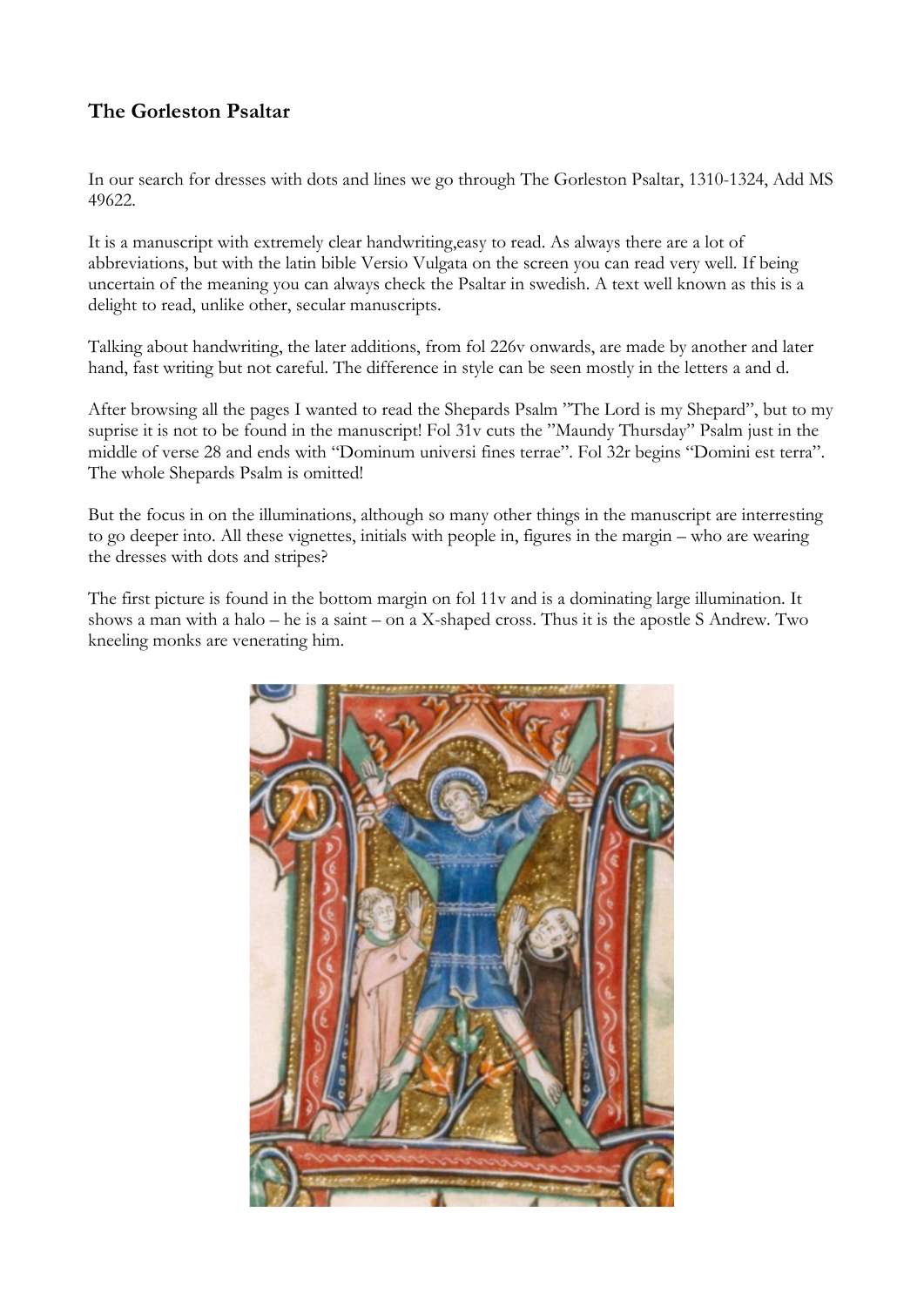There are a lot of pictures of apostles in the manuscript, but all the rest of them are inscribed in that kind of 2-row initials when a new Psalm begins. The most of the apostles have a speech band with the name on, to be easier to identify. But I will show the picture of one with a speech band where can be read "In principio erat", the first words in the gospel of S John. Thus it is the apostle/evangelist S John. Also there is seen an eagle, his symbol, to underline the identity.



But back to S Andrew. His dress is cross patterned with three groups of one wavy line, two straight lines and one dotted line. In the middle of each sleeve there is a double straight line and a dotted one. Each sleeve has a dotted ending. His dress has much more decorations than mostly of the persons in the manuscript. Browsing through it you will notice that the persons with more simple decorations on the dresses are anonymius figures, and the few with more developed decoration are identified and important.

S Andrew is here painted first of all in the apostle row, and all the others are inscribed in an initial. He is allowed to spread out over the page without the limination of an initial. This in a manuscript of english origin. It has to be done with a purpose. According to John 1:40 Andrew is the first deciple of Jesus, and in that time the Gorleston Psaltar was made he had for centuries been particularly venerated on the British islands. The place and configuration of this picture has a certain significance.

Unlike the picture of S Andrew the rest of the margin illuminations are made as a general decoration. It is in the pictures in all the initials you must find the meaning and the purpose. Just to find out what!

Now we will look on some decorative elements in the manuscript. They are figures of different kind. All have dots and stripes on their dresses. Fol 14v, 64v och 56r.



Some pictures with masses occur in the margin (fol 13r) and in an initial (fol 94v). The mass servant  $(?)$  and the congregation (?) have dotted-lined dresses.